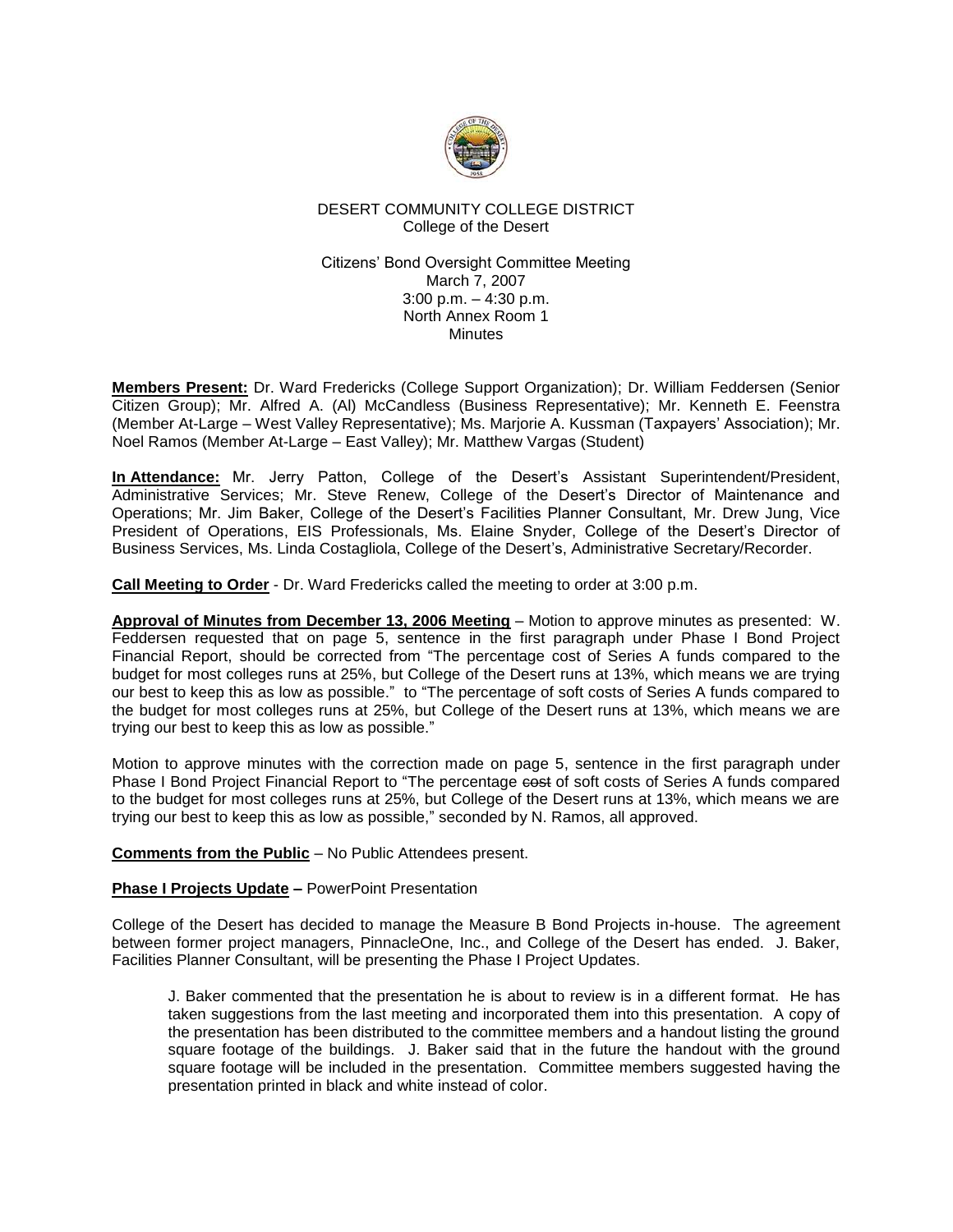J. Baker introduced Mr. Drew Jung, Vice President of Operations from EIS Professionals. D Jung is handling the financial reports for the Measure B Bond Projects. His office and staff are on site and working with College of the Desert on a daily basis. And J. Baker introduced Steve Renew, Director of Maintenance & Operations from College of the Desert. He will be handling the operational updates.

J. Baker reviewed the items listed below:

- 1. Overview Currently exists as of today
	- a. Bond Matrix College of the Desert refers to this document to make sure we are in compliance with the bond language.
		- i. Six categories when bond issue was passed
			- 1. Job and career training projects
			- 2. Classroom buildings and facilities
			- 3. Health and safety projects
			- 4. Energy efficiency improvements
			- 5. Refinance existing obligations
			- 6. Safety and security; sites
		- ii. Format
			- 1. Left hand side lists the bond language approved by the voters
			- 2. Top of matrix lists the different projects
			- 3. Add title to Matrix, "Bond Projects"
			- 4. Add title to the second column "Measure B Bond Language"
	- b. Project Progress
		- i. North Road Excavation (Utilities)
			- 1. Bids for infrastructure went out yesterday
			- 2. Construction on ring road in two weeks to start infrastructure
		- ii. Business Building Remediation
			- 1. Completed
		- iii. South Annex Modulars, Phase II
			- 1. Scheduled completion date, April 22, 2007
			- 2. Furniture is on schedule for delivery
		- iv. Monterey Avenue
			- 1. 1. Completed
	- c. At State Architect (DSA) for Review These projects are at DSA waiting for approval. DSA is nine to twelve months behind. We cannot move forward until we meet with their approval. Committee discussed in length the process approval from DSA. W. Fredericks asked approximately when will COD receive approval from DSA on the following projects (J. Baker responded):
		- i. Public Safety Academy May 2007
		- ii. Nursing late March 2007
		- iii. Central Plant June 2007
		- iv. Infrastructure May 2007
		- v. Alumni late March 2007 or April 2007
	- d. Ongoing Projects
		- i. Business Building Construction Drawings
		- ii. Classroom Building Design Development, which shows design (exterior) has been approved and sent to DSA. A. McCandless asked about the curvature design of the building. J. Baker went on to explain that the curvature is in the roof and not the walls. The walls are straight and do not follow the roof curvature. The elevation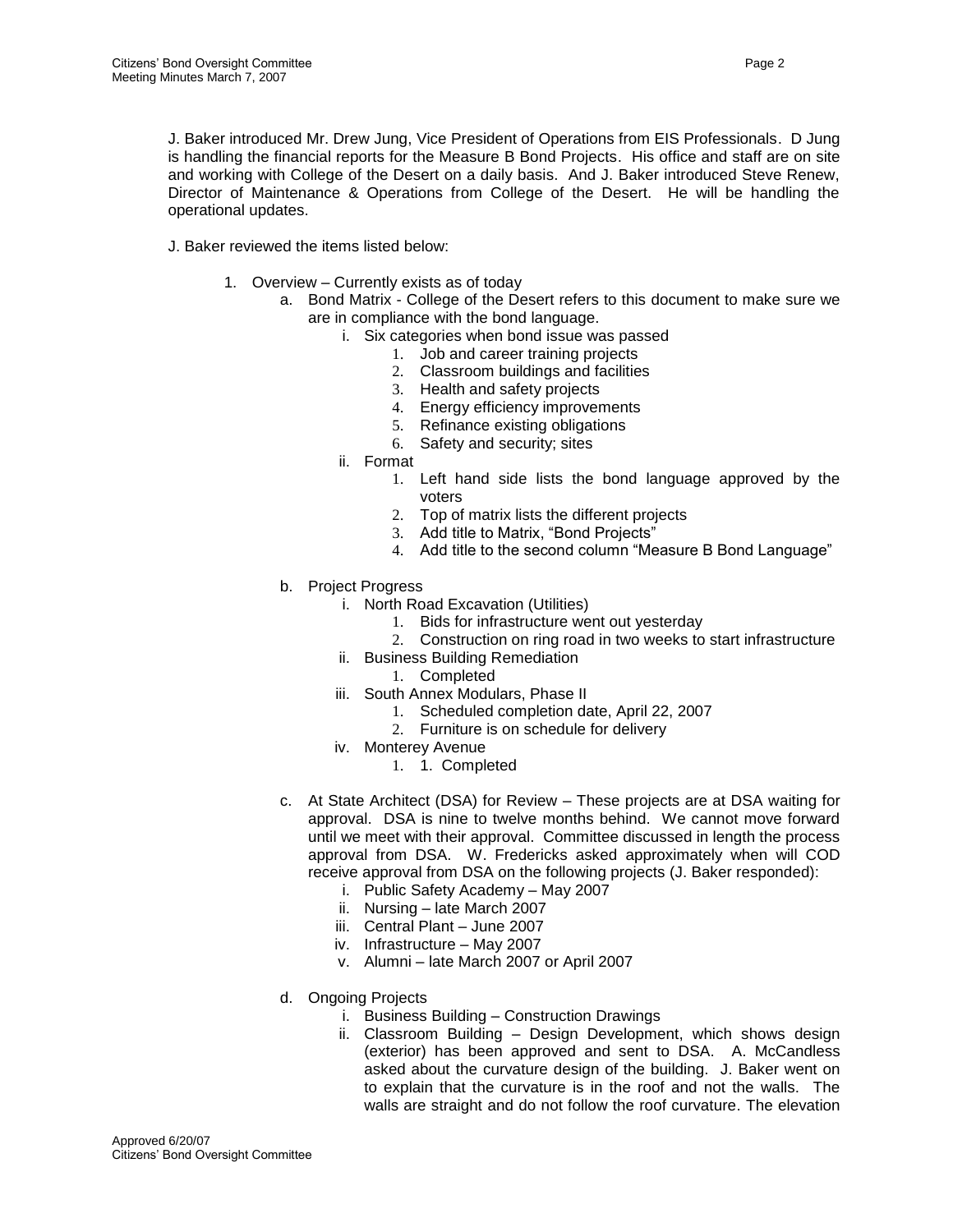indicates shows landscaping around the building and sidewalk curves.

- iii. Student Center now in Design Development
- iv. Softball Field now in Design Development
- e. Acronyms for COC Presentation
	- i. Add RDA (Re-Development Agency) to the list
- S. Renew reviewed the items listed below:
	- 1. Program Update Three elements drive every construction project
		- a. Schedule (how long)
		- b. Scope (how big)
		- c. Budget (fit into the budget; allocated range of projects)
		- d. As we begin to build, it is important to review, update and validate all three elements, referring always to the original bond language.
	- 2. Timeline
		- a. Facilities plan buildings we needed
		- b. Measure B passes
		- c. Issue Series A list of projects
		- d. Master Plans
		- e. Programming and Design
			- i. User group meetings
				- ii. Amount of space the State will support based on enrollments, 15 sq. ft. per enrollment
		- f. Education Master Plan updated and program review
			- i. Academic programs (enrollments)
		- g. Construction managers
			- i. Estimating costs to build
		- h. Design completions allow cost updates
		- i. Steel and concrete costs rising 20%
		- j. Commercial/Education contractors work has increased in our areas
	- 3. Program Update
		- a. Currently revising master schedule and project sequencing to maximize bond monies through augmentations of other funds to ensure sequencing matches progress to infrastructure.
		- b. At this date, College of the Desert now has schedules for buildings with completed plans. This will allow for more accurate sequencing and schedules for future projects.
	- 4. Educational Master Plan and Program Review (Scope)
		- a. Updated Educational Master Plan and Program Review provided accurate information for right-sizing and right-purposing buildings. Some building sizes and scopes have been updated.
	- 5. Cost Estimate Updates
		- a. Budget
		- b. Construction Documents
		- c. Constructability Reviews of Completed Plans
		- d. Provide Updated Estimates of Project Costs

J. Patton handed out a cost estimate update addendum and reviewed it with the committee. Due to inflation, there will most likely be changes in scope; programs are going to change and building sizes will change as we project out in the future. The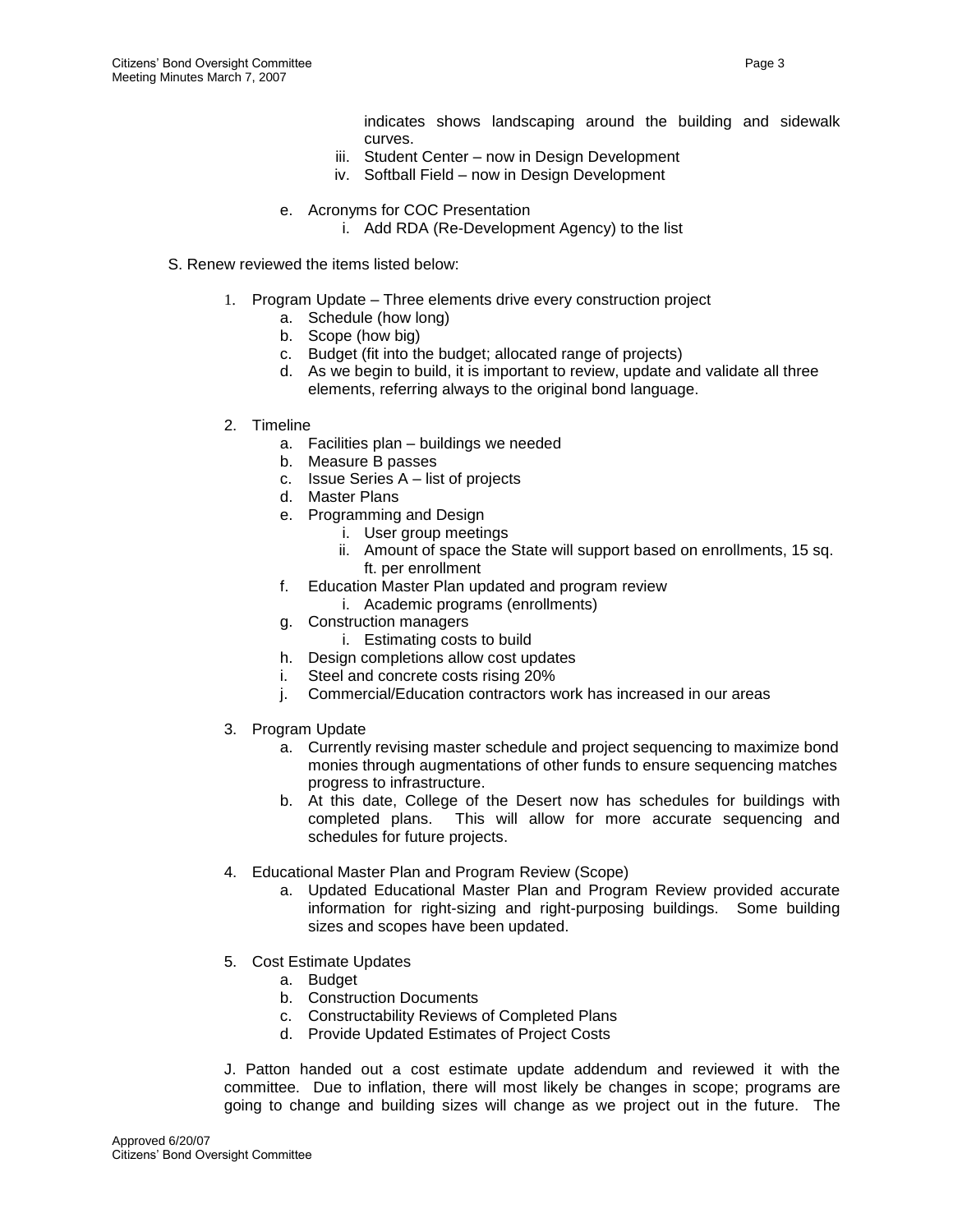College may not do some of the projects due to inflation. We are constantly reviewing the Education Master Plan and discussing what projects (programs) to postpone in order to plan now rather than wait until bond monies are expended.

During the last 6 months, the staff and consultants have reviewed cost estimates for the entire bond projects and are continuing to update as inflation estimates are reported in Southern California.

In Measure B, \$105 million is designated for East Valley Campus and \$29 million for West Valley Campus. Funds to augment bond funds to cover construction cost inflation are redevelopment funds, refunding each bond series and State facilities bond funds. East Valley Center is within scope at the present time. W. Feddersen said that assuming its high enough priority, Series C may be a problem. He suggested managing the series now because the College can't over build nor do we want to be in a position to approach the board to consider a bond to finish the center. Since it would be 11 years after the first bond, voters may or may not approve another bond, so we must strategize now.

Estimated Groundbreaking Dates:

Nursing – late summer 2007 Public safety – July 2007 Student services – do not know at this time

W. Fredericks posed the following question to J. Patton; "Are you aware of any Bond funds that have been spent or committed for any project or purpose not covered or included in the language of the bond issue approved by the voters?" J. Patton responded: "No"

#### **Phase I Bond Project Financial Report**

D. Jung reviewed the following financial reports.

- 1. Total Project Expenditures of Measure "B" Inception thru January 31, 2007
	- a. Total budget \$354,348,439.00 (Measure B and refund money)
	- b. 6% expended, \$22,464,867.00
	- c. 94% available, \$331,883,572
- 2. Measure "B" Series "A" Expenditures Inception thru January 31, 2007
	- a. Total budget is \$72,848,412.00
	- b. 31% expended, \$22,464,840
	- c. 69% available, \$50,383,572
- 3. Project Expenditures reviewed numbers for budget, expenditures, balances and percent completed for the following projects:
	- a. Infrastructure and Utilities
	- b. New Construction
	- c. Renovation & Repair
	- d. Other Projects
	- e. Learning Centers
	- f. Unallocated Contingency

Changes to the report:

- g. Add title "Series A Only" to the report
- h. Add bond numbers to projects (cross reference)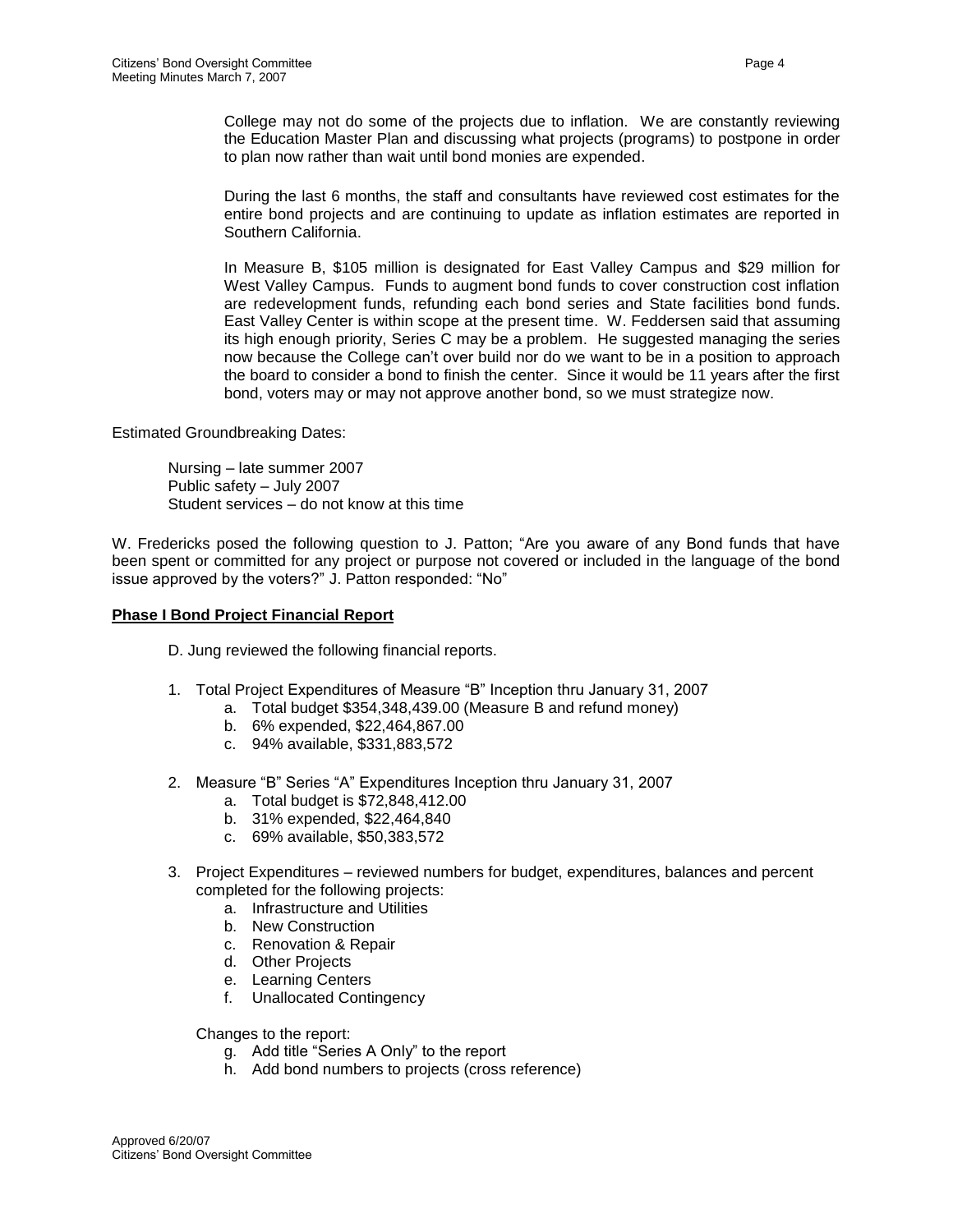W. Fredericks asked how much it would cost to build the nursing building. D. Jung said that he is working on a document with estimated costs to construct new buildings with Series A, Series B, etc. funds.

- 4. Breakdown of Expenditures
	- a. Programming, Planning & Other, 7,288,150 32%
	- b. Design, \$4,024,452, 18%
	- c. Construction, \$9,375,774, 42%
	- d. Equipment, \$1,776,491, 8%
	- e. Total Expended, \$22,464,867
	- f. Programming, Planning and Design represents our soft costs, 50%. This will decrease as soon as we get into construction.
- 5. Infrastructure & Utilities reviewed budget, expenditures, balances and percent complete
	- a. Infrastructure Master Plan
	- b. Infrastructure Design & Management
	- c. Central Plant
	- d. Water/Gas System
	- e. Fire Hydrant Loop
	- f. Safety
	- g. Monterey Avenue Improvements
	- h. Site Development Palm Desert Campus
- 6. New Construction reviewed budget, expenditures, balances and percent complete
	- a. Nursing Complex
	- b. Dining Hall
	- c. Student Services Campus Center
	- d. Public Safety Academy Phase 1
	- e. Alumni Center
	- f. Communications Center/IT Classroom
- 7. Renovation & Repair reviewed budget, expenditures, balances and percent complete
	- a. Added ADA master accessibility plan This was not allocated to a specific category. So COD went ahead and allocated it here.
	- b. Smaller type projects and repairs
	- c. Building/Classroom Renovation
	- d. Athletic Complex
	- e. Business Building
- 8. Other Projects
	- a. Quickstart projects Projects that were done right away
- 9. Centers & Contingency reviewed budget, expenditures, balances and percent complete
	- a. East Valley Phase 1
	- b. West Valley Phase 1
	- c. Unallocated
	- d. Contingency

W. Fredericks posed the following question to D. Jung; "Are you aware of any Bond funds that have been spent or committed for any project or purpose not covered or included in the language of the bond issue approved by the voters?" D. Jung responded: "No."

D. Jung commented that he has worked on a lot of prop 39 bonds with other colleges with their financial reports. Some of the colleges are El Camino, Southwestern, Riverside, San Bernardino, Bakersfield, Foothill and DeAnza. He said, "College of the Desert is doing a good job recording expenditures in the